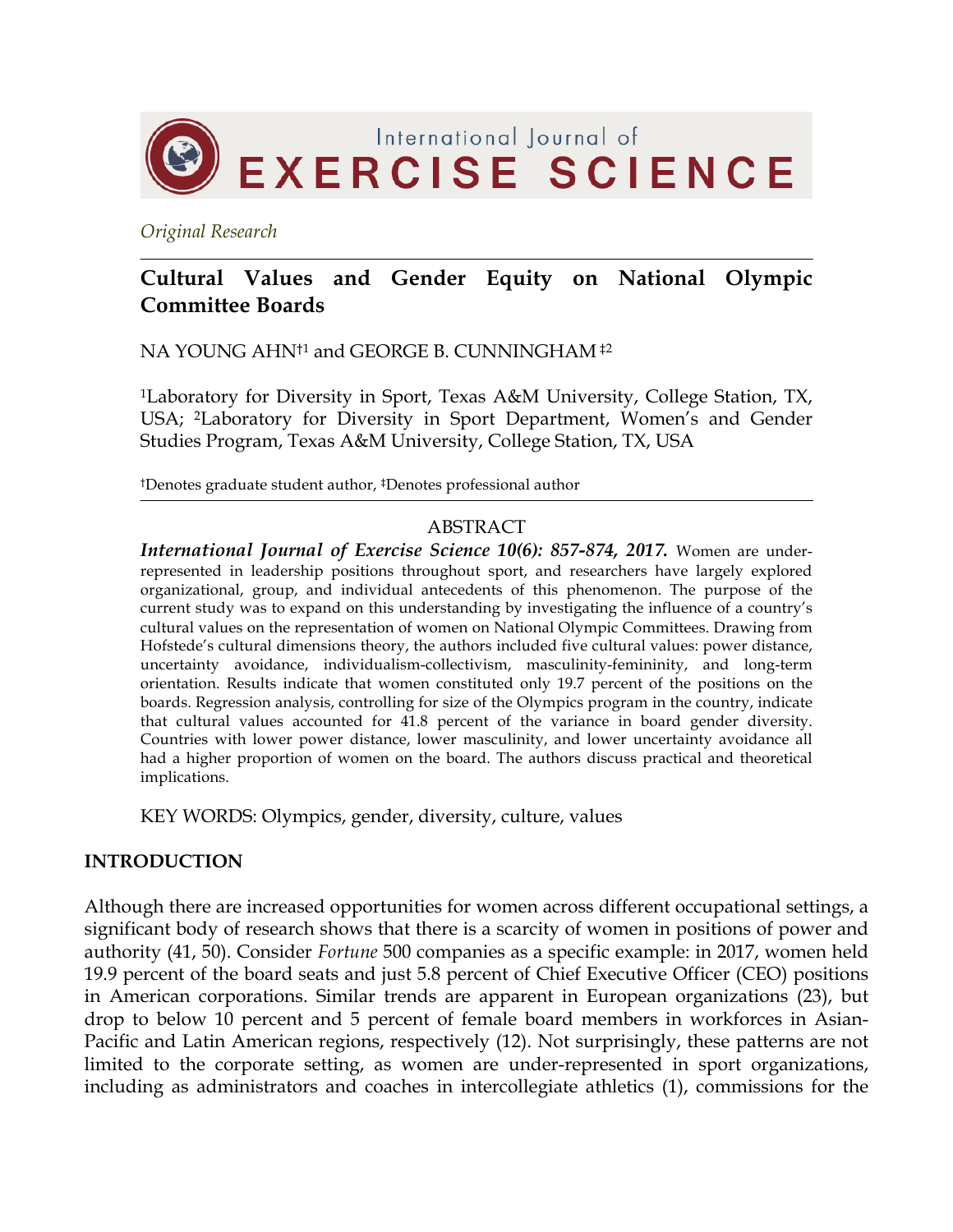Australian Sports Commission (4), and board members of Sport England (65), among other settings (8).

The under-representation of women in leadership positions is important for a number of reasons. From an ethical and social obligation perspective, sport organizations have a responsibility to be inclusive (17). Furthermore, differences in the gender diversity of top management boards affect business ethics (11, 51) and reduce risk-aversion perspectives (13). Top management teams with gender balance signal inclusiveness to internal and external stakeholders, and they arrive at better decisions (21, 55). Not surprisingly given these effects, Burke (7) and Terjesan, Sealy, and Singh (68) found that corporations with gender diversity accomplish better organizational performance. Terjesan et al. (68) and Post and Byron (51) particularly called for further examination of the relationship between board gender diversity and corporate performance from a multi-national perspective.

Given these benefits, a large number of researchers have investigated the reasons for the under-representation of women in leadership positions across macro-, meso-, and micro-levels (8). First, the vast theoretical perspectives of societal factors include work-family conflicts (20) and gendered expectations for women and men at the macro-level (14). More specifically, Shaw and Frisby (60) argued that sport organizations are predominantly male-led, and this dominance of masculinity consistently accounts for the reason for women's underrepresentation in management positions. Second, the meso-level factors embrace organizational demography (e.g., leadership positions in the International Olympic Committee or IOC), organizational cultures of similarity (64), biased decision-making (5), and prejudice and discrimination (53) at the organizational level. Recognizing the importance of comprehending the practice of gender within organization, Hoeber (30) reflected the poststructural feminism into organizational values to understand gender equity practices within sport organizations. Similarly, Adriaanse and Claringbould (3) argued that women's leadership positions in sport involve production and power relations. Finally, the individual level of analysis encompasses social capital differences (56, 70) and self-limiting behaviors (57), among others.

Though past scholars have demonstrated either individual or institutional perspectives on gender diversity in board composition, there is a general lack of attention to large-scale and multinational approaches. Recognizing a given culture in organizations is an important factor influencing board demography, in her recent review, Burton (8) recommended uncovering the impact of culture on gender equity. Furthermore, by taking a multi-theoretical lens together, it is possible to shed light on the global gender diversity framework (68). The purpose of the current study was, therefore, to expand on this understanding in two ways. First, we investigated the representation of women in the National Olympic Committees (NOCs). Given that much of the gender research is set in North America and Europe (28), the cross-national level of study on the gender equity with a range of countries adds a unique and novel contribution to gender equity in sport research. Second, we drew from Hofstede's (31, 32, 34) cultural dimensions theory to empirically consider the multilevel factors on the representation of women in leadership positions. We anticipated that the cultural dimensions prevalent at the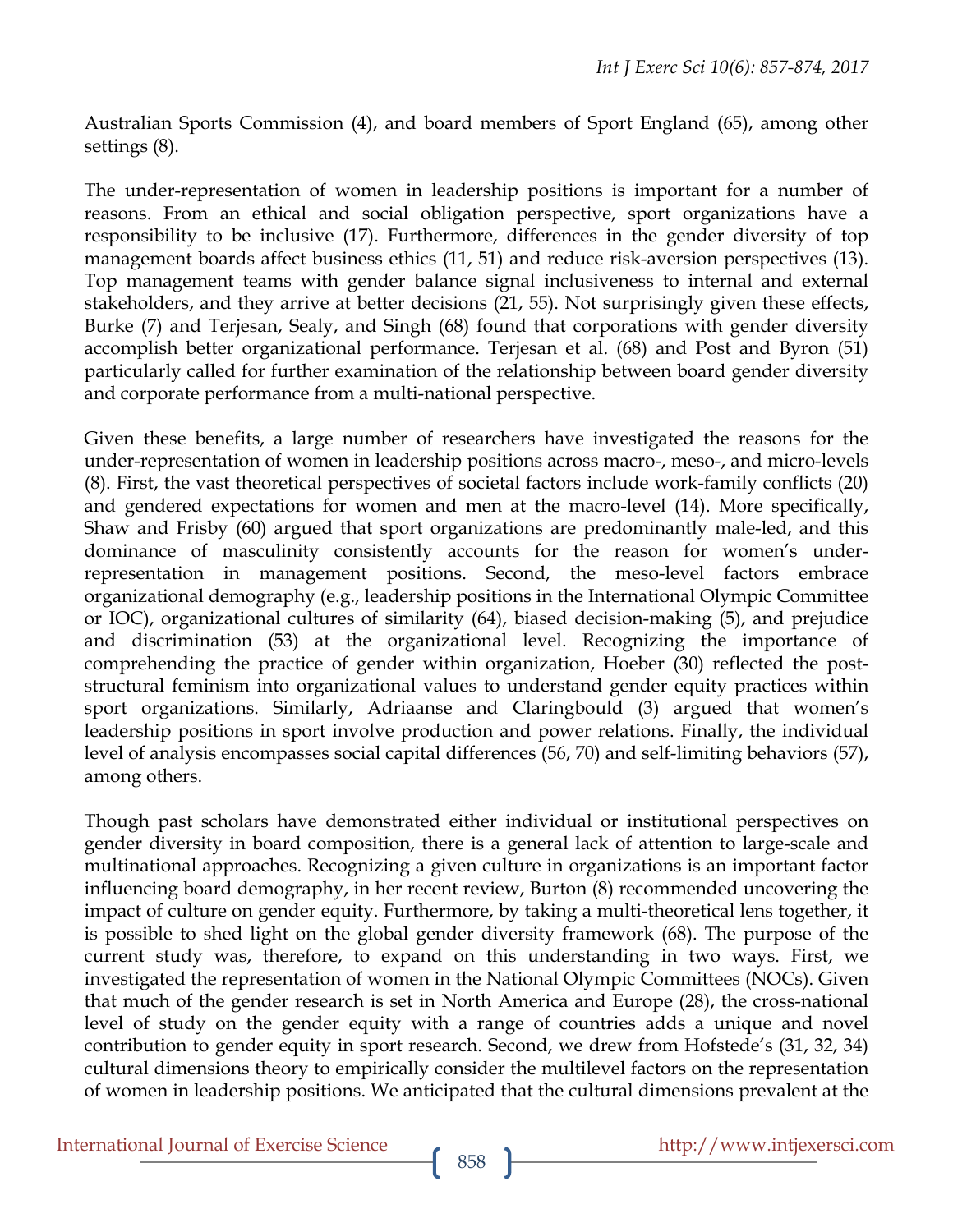national level would account for the representation of women in key leadership positions. In the following sections, we offer an overview of Hofstede's theory and present specific hypotheses.

#### *Theoretical Framework*

Hofstede's Cultural Values: The concept of culture is broad and has numerous meanings in social studies (10). In organization studies, for instance, culture is widely used to explain a variety of values, principles, and belief systems in which individuals and societies are entrenched, thereby shaping behaviors of both individuals and groups within organizations (46, 58). In a cross-cultural research setting, scholars frequently draw from Hall (29) and Hofstede (31), among others, to describe culture. According to Hall (29), communication is central to culture, such that cultures differ in the use of messages between high and low context continuum. For Hofstede (32), culture is defined as "the collective programming of the mind distinguishing the members of one group or category people from others." Hofstede's works have been the most prominently cited and tested to identify different culture types empirically in a multicultural context (63). Though both conceptualizations explicate national cultural differences, we employ Hofstede's (34) work to elaborate on empirical aspects of cultural values, as Hall's model lacks explanatory support (9).

In his early work, Hofstede (31) first developed his theory of culture by drawing from a survey of approximately 88,000 IBM employees from 40 different countries in the late 1960s and early 1970s. In doing so, Hofstede (31) explained the similarities and differences among human cultures and concluded that organizations are culturally tied. Since then, Hofstede's original four dimensions have been overwhelmingly applied and confirmed in marketing (66), international business (22), psychology (62), and strategic management literature (6), among other contexts. Thus, his works have shown to be efficacious in examining cultural differences and cross-cultural comparisons (44). Finally, while Hofstede initially envisioned four cultural dimensions, he later revised his work to include two more dimensions (32, 35). These include (a) power distance, (b) uncertainty avoidance, (c) individualism versus collectivism, (d) masculinity versus femininity, (e) long- versus short-term orientation, and (f) indulgence versus restraint. Although indulgence versus restraint is the most currently added dimension that has attracted substantial attention of scholars from cross-cultural research and many other contexts, Hofstede's five cultural dimensions are relatively under-researched in the field of sport management. Thus, we focus on the five cultural values and describe each in the following space.

First, power distance refers to the degree to which resources and influence are concentrated around a select few (31). Countries with a higher power distance (e.g., Malaysia and Guatemala) are more likely to accept hierarchical structures and inequality within a social system. In contrast, countries with a lower power distance (e.g., Austria and Denmark) may promote individuals' participation and equal rights (32). The next dimension is uncertainty avoidance, which is related to how people view uncertainty and subsequently seek to eschew ambiguous situations (31). Since such situations involve aggressive and compulsive personal risks, countries with a stronger uncertainty avoidance (e.g., Greece, Guatemala, and Japan)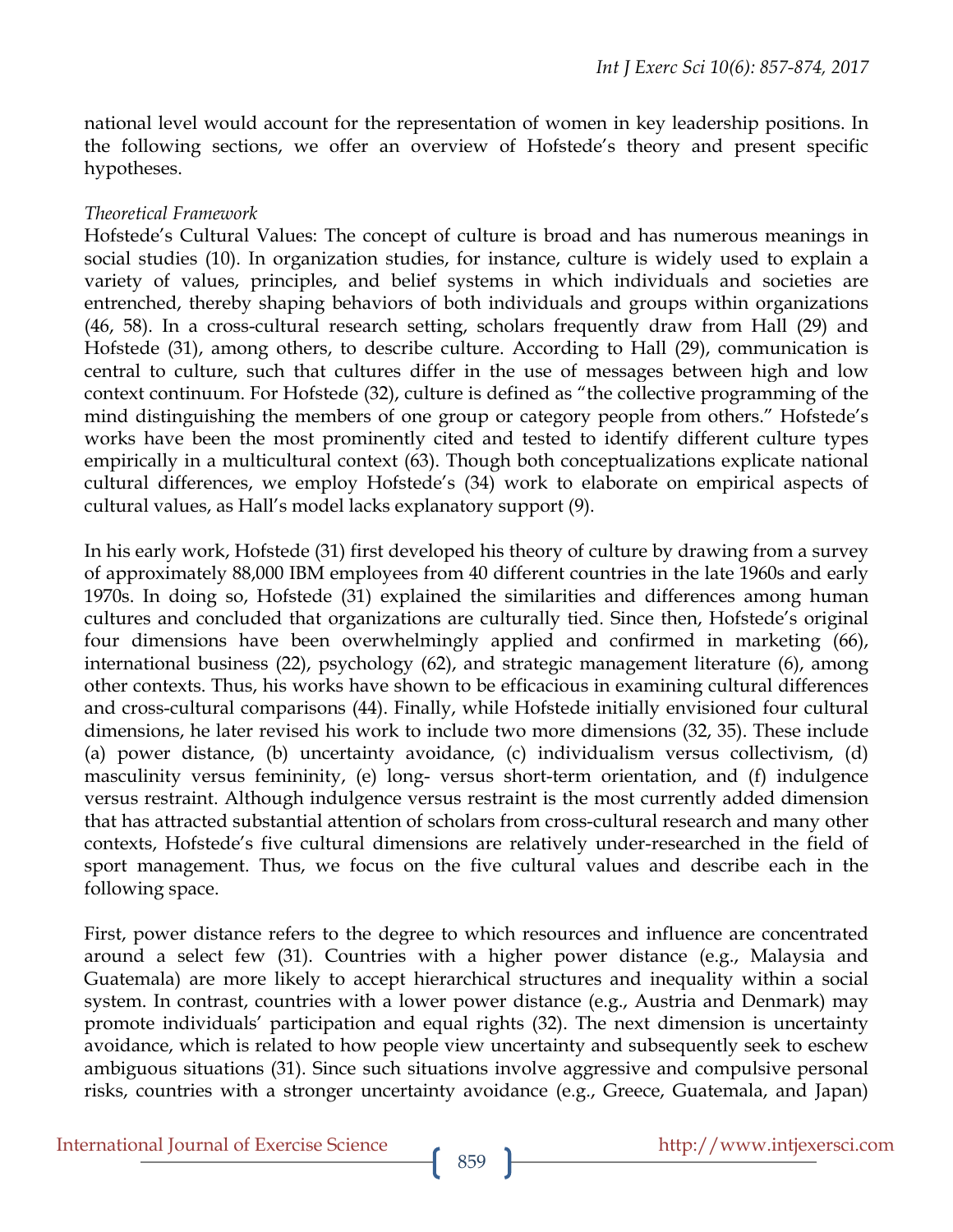tend to create formal rules, laws, and other securities to avoid unknown future around them. On the contrary, countries with a weaker uncertainty avoidance (e.g., the United Kingdom, or UK, and Denmark) are more likely to be tolerant of threatening situations (32).

Third, individualism versus collectivism refers to the strength of bonding, concern for others, and collaboration among people (31). Specifically, countries with individualistic-orientation (e.g., the United States or US, the UK, and Canada) are more likely to value privacy (i.e., the self and immediate families only), whereas countries with collectivistic-orientation (e.g., Ecuador and Indonesia) tend to emphasize relationships among people and take more interests in others' well-being (32). Fourth, masculinity versus femininity refers to the traditional role for women and men (31). Countries with higher masculine traits (e.g., Japan, Austria, and Venezuela) are likely to represent a preference in society for achievement, heroism, assertiveness, competitiveness, and material reward for success (32). Conversely, countries with lower masculine traits (e.g., Sweden, Norway, and Denmark) value cooperation, quality of life, modesty, and caring for others (32).

Finally, long- versus short-term orientation refers to the degree to which people in a society value tradition, fulfilling social obligations, and the past (35). This dimension is also called the Confucian dynamic, whose ideology influenced the majority of Eastern cultures (e.g., South Korea, China, Hong Kong, Japan, and Chinese Taipei), and in turn, is often perceived as either Eastern or Western culture. Specifically, countries with higher long-term orientation (e.g., China and Hong Kong) are likely to exhibit a pragmatic future-orientation, dealing with society's search for virtue and perseverance, whereas countries with short-term orientation (e.g., Pakistan and Nigeria) are concerned with establishing the absolute truth, steadiness, and stability (35). Overall, Hofstede's five dimensional cultural values have widely been utilized at the individual, organization and country levels of analysis, which lead to be employed in empirical research (44).

Culture and Sport: Consistent with the aforementioned replications in marketing and strategic management, Hofstede's cultural dimensions have been used in the context of recreation and international sport event tourism. For example, Funk and Bruun (26) validated the use of Hofstede's cultural values, exploring cultural motives and attitudes of participants to attend an international sport event. In a similar vein, Li and his associates (45) examined the usage of cultural values to understand perceptions and behaviors of culturally diverse visitors in parks and recreation. Finally, Forgas-Coll, Palau-Saumell, Sánchez-García, and Callarisa-Fiol (25) studied the cross-national differences in tourists' behavior. These authors found that collectivistic-orientation and uncertainty avoidance explained differences between Europeans' and Americans' behaviors.

Hofstede's cultural dimensions are also aligned in the context of sport participation. For example, De Mooij and Hofstede (19) noted that individuals in a lower uncertainty avoidance culture are likely to play more active sports or sport-related activities. Because these people have more positive attitudes toward health and fitness, De Mooij (18) indicated that involvement in sport is correlated with lower uncertainty avoidance. Further, results showed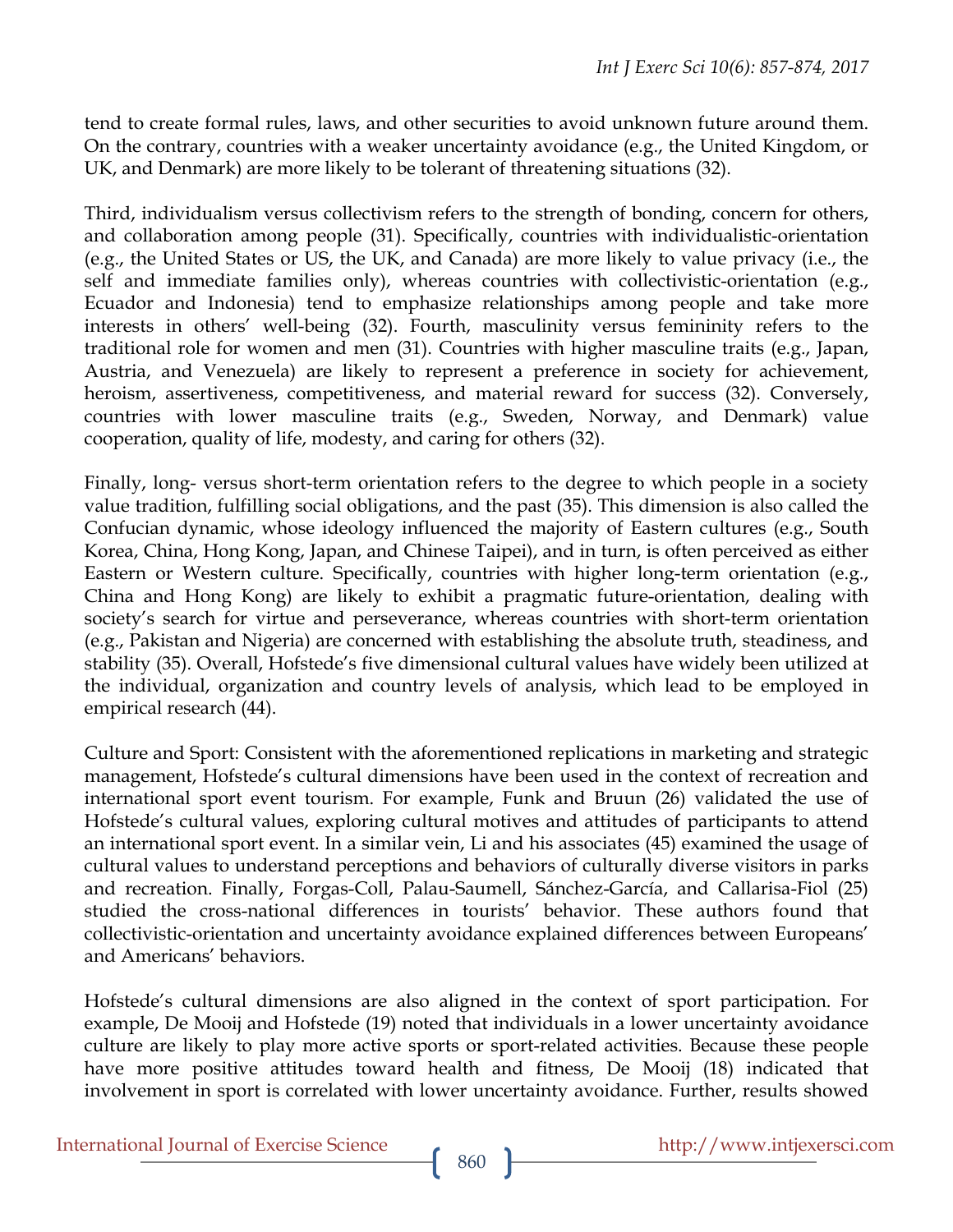that the lifestyle is closer to sports in the cultures of lower power distance (18). Lastly, people who are in masculine and collectivistic cultures tend to spend less time on physical activities and active sports (18).

Finally, few researchers have examined the influence of Hofstede's cultural dimensions on sport organizations' policies. Smith and Shilbury (61) investigated the unique culture of Australian national sport organizations by mapping sub-dimensions of local sport culture. Their study neither validated Hofstede's cultural framework directly nor addressed the issues of under-representation of women in sport organizations. In another research, Girginov (27) suggested that the examination of cultural processes exerts a significant influence on individual and organizational behaviors in sport, and by doing so, changes the field of sport management.

As this review illustrates, few sport management scholars have explored cultural differences in sport—whether the marketing of sport, sport participation, or the structure of sport organizations. The scarcity of research in this area is surprising given the global nature of sport (69), thereby representing a space ripe for cross-cultural exploration. Further, some issues within sport, such as the under-representation of women in leadership positions, have drawn worldwide attention (8). As we explore further in the subsequent section, Hofstede's framework could help explain how and under what conditions gender equity is observed.

Hofstede's Cultural Values and Gender Equity on the NOCs Boards: Hofstede's cultural framework provides some explanatory value in understanding the under-representation of women on governing boards outside of sport. We develop hypotheses for each of the cultural dimensions, starting with power distance.

Countries where power distance is high are likely to have an unequal power distribution between women and men (32), while countries with a lower power distance have citizens who are more likely to engage in whistle-blowing (54), thereby signaling a commitment to fairness. In addition, Carrasco et al. (10) found that women were under-represented on boards in countries marked by power imbalances (i.e., high power distance) and a preference for traditional roles of men (i.e., high masculinity). In a related study, Ng and Burke (49) observed that cultural values were predictive of attitudes toward diversity. The authors particularly found that individuals who scored high in masculine traits tended to have less favorable attitudes towards diversity. Finally, Ringov and Zollo (54) observed that masculinity and power distance were associated with poorer social performance among firms in their study, and as social performance might be linked with inclusiveness, the findings inform the current research. Drawing from this work, we hypothesized:

Hypothesis 1: Power distance will be negatively related to gender balance on NOC boards.

Uncertainty avoidance refers to the degree to which people seek to eschew situations in which the outcome is unknown (32). One approach to doing this is to maintain hierarchies and systems that have traditionally been in place. Doing so ensures that the taken-for-granted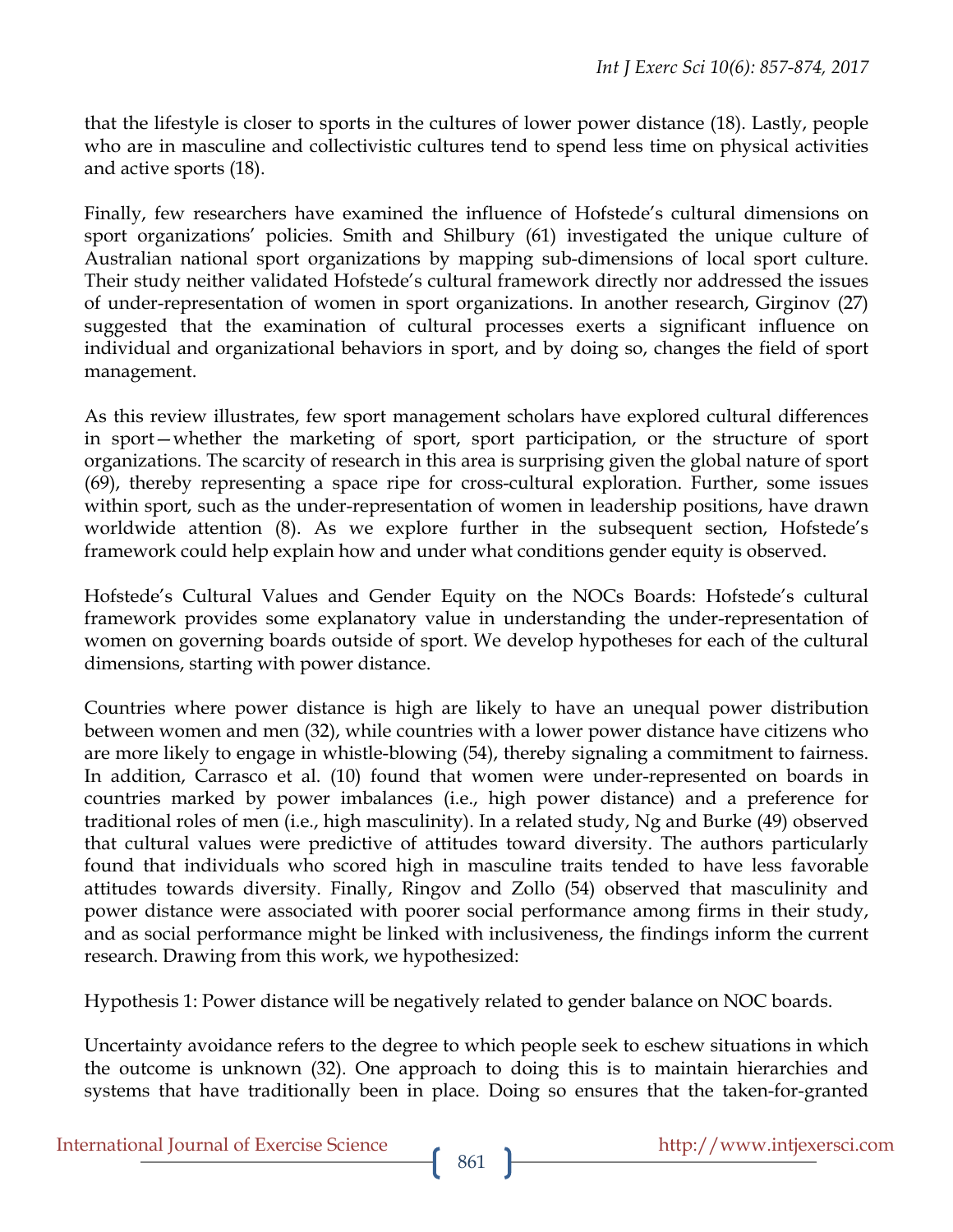customs and assumptions remain entrenched, and new ideas—one that would introduce uncertainty—would remain marginalized. Consistent with this position, Hofstede (32) observed that people in countries high in uncertainty avoidance are more accepting of social inequities, such as gender imbalances, as a way of avoiding uncertain situation. The converse is also true, such that in countries with low uncertainty avoidance, people are more accepting of conditions and practices that are contrary to the norm (32), and gender equity on national boards represents one such practice. Therefore, we hypothesized:

Hypothesis 2: Uncertainty avoidance will be negatively associated with gender balance on NOC boards.

A country's individualistic or collectivistic culture reflects the strength of bonding, concern for others, and collaboration that takes place (31). For example, people living in most Western countries are likely to care about private issues and personal goals (32). This does not reflect a care for issues of fairness in society or within organizations. On the other hand, in countries where a collectivistic-orientation is more prevalent, people are more likely to care for the collective, over the individual. It is possible this translates in sensitivity toward the underrepresentation of minorities in upper-level positions (59). Given this evidence, we hypothesized:

Hypothesis 3: Collectivism will be positively associated with gender equity on NOC boards.

A country's culture surrounding masculinity and femininity is also expected to influence the gender equity on NOCs. A number of authors have suggested that cultural norms surrounding gender influence women's rights in sport (8, 14, 60). Hofstede (31, 34) suggested the same, such that countries that emphasize masculinity are likely to be spaces where men and their activities are prized. On the other hand, when femininity is emphasized, then the roles and activities of women are also likely to be valued. These cultural values are likely to correspond with women's roles in organizations and in decision making roles, such that, as femininity in a culture increases, it is also likely that women will have an increased presence on executive boards. We therefore hypothesized:

Hypothesis 4: Masculinity will be negatively associated with gender equity on NOC boards.

Lastly, Hofstede (35) considered long- versus short-term orientation as the extent to which people in a society value tradition, fulfilling social obligations, and the past. Although he argued that this dimension is more concerned with economic growth and the time orientation of cultures rather than Confucianism, values at this dimension are based on teachings of Confucius (35). Along these lines, Huat (39) observed that long-term oriented countries may advocate for ethical virtue, morality, social consciousness, and benevolence. All of these characteristics are likely associated with a more equitable view toward gender relations and women's role in the workplace. On the other hand, countries with a short term orientation are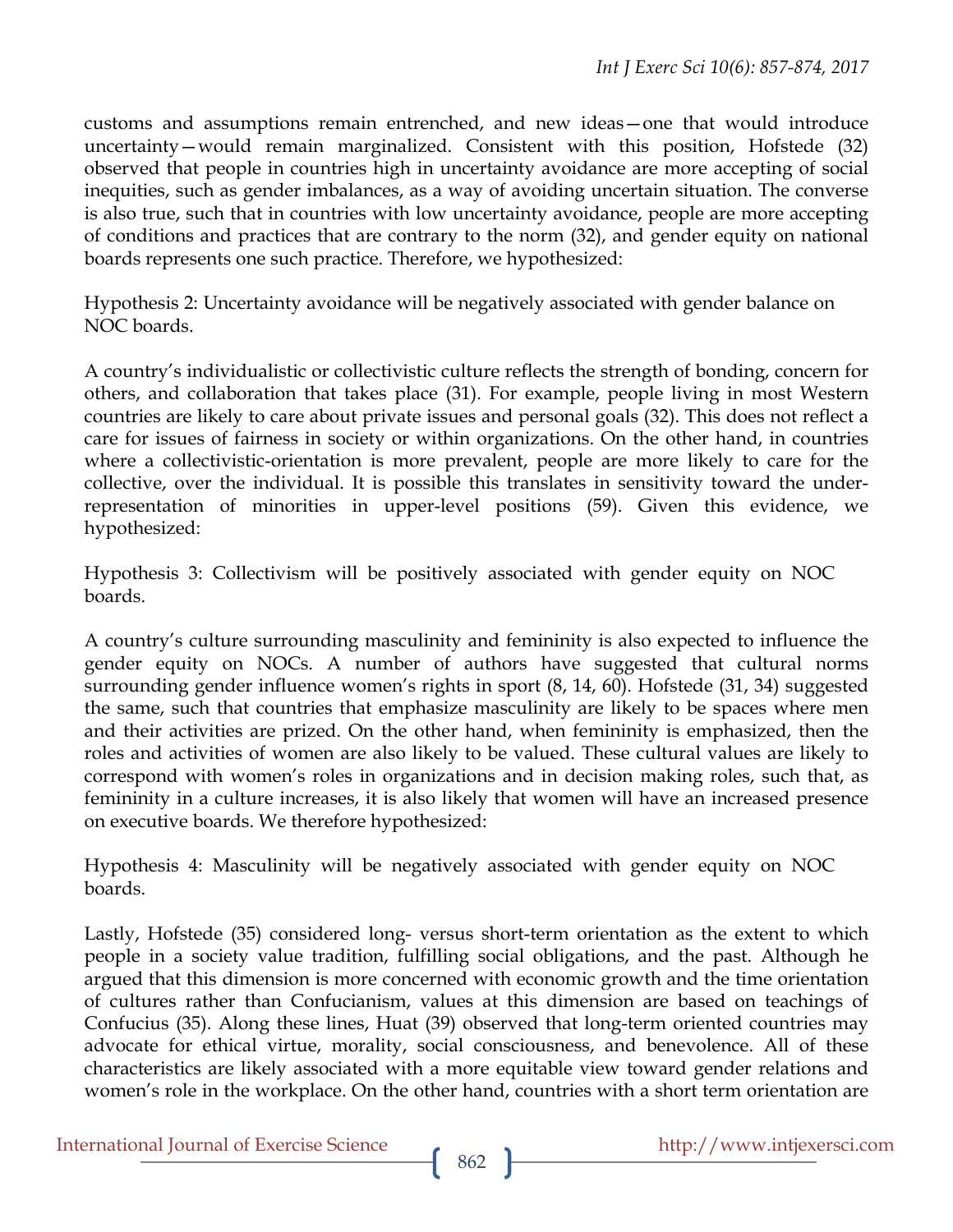likely to emphasize absolute truth, personal steadiness and stability, and respect for tradition (35). However, based on the key elements of Confucius' teaching, these characteristics are likely to reflect an endorsement of the status quo (i.e., power imbalance), and thereby reify men's dominant roles in society and in organizations (36). Though Hofstede and Bond (36) suggested that long-term oriented countries might be in the midrange of masculinity versus femininity, long-term orientation is "still present in countries with a Confucian heritage" (35). Considering such Confucian values, the last hypothesis is:

Hypothesis 5: A long-term orientation will be negatively associated with gender equity on NOC boards.

#### **METHODS**

#### *Data Sources*

We collected data from two archival data sources. Data concerning the NOCs were gathered from https://www.olympic.org/national-olympic-committees. This site contains a link to every country's NOC, as well as a list and accompanying picture of the NOC membership. For this study, we collected the total number of NOC members, the number of women, and the number of men. We both collected data on a subset of NOCs, and after agreement on the coding scheme was developed, the lead author collected the remainder of the data. The final list included information from 207 NOCs. Gender diversity on the NOC was reflective of the percent of women on the board.

We then collected the countries' cultural values by drawing from Hofstede's publications (34, 37) and his personal website: http://geerthofstede.com/research-and-vsm/dimension-datamatrix2127. Drawing from his considerable research across contexts, Hofstede provides data concerning the cultural values for a number of countries around the world, though not all. Scores for each dimension range from 1 (lowest possible score) to 100 (highest possible score). Higher cultural value scores are reflective of greater power distance, uncertainty avoidance, individualism, masculinity, and long-term orientation, respectively. Specifically, cultural value scores are based on mean scores per country or region measured by *Hofstede's Values Survey Modules (VSMs)*, which include six versions since its first edition in 1980 (38). Of these six versions, a *VSM80*, *VSM81*, and *VSM82* were developed by Hofstede based on his original IBM survey from 40 countries, covering the initial four dimensions. Next, a *VSM94*, an extended version of the earlier versions, is with a 26-item questionnaire, including Bond's *Chinese Value Survey* from 23 countries (36), whereas a *VSM08* is a revised version with a 34 item questionnaire from 81 countries based on Minkov's (48) study (37). While the *VSM94* covered five dimensions to compare values of people from two or more countries or regions (33), the *VSM08* included seven dimensions to compare values and sentiments of similar respondents from two or more countries, or on occasion, regions within countries. Lastly, a *VSM2013* is the most up-to-date version, which was developed by Hofstede and his colleagues, who officially added the sixth dimension in the present version. The *VSM2013* consists of a 30-item questionnaire from 76 countries (38). These *VSMs* and data are freely available for research purposes from Hofstede's website and publications to compare cultural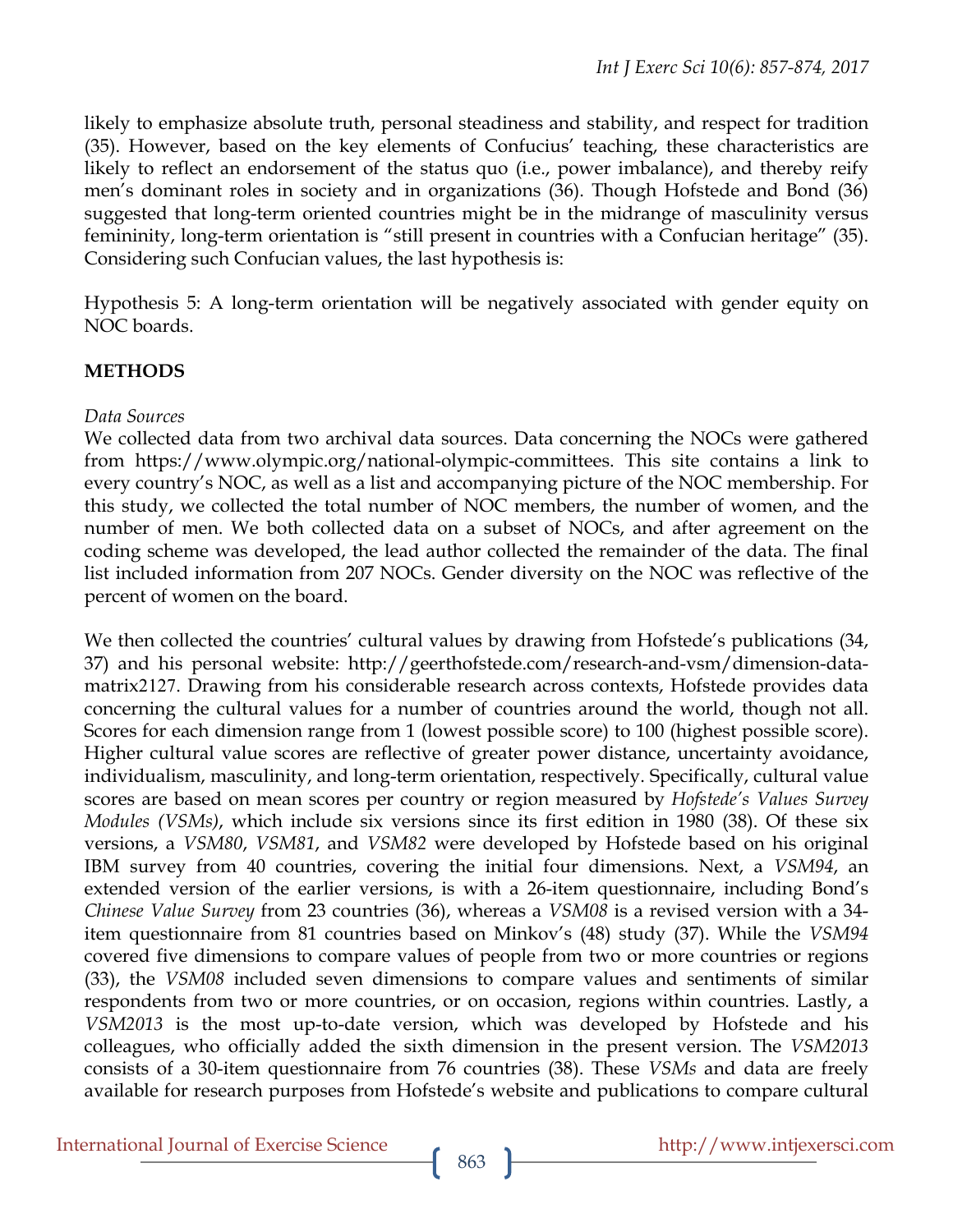values between nations, or sometimes regions. The *VSM2013* contains the revised dimension of long- versus short-term orientation, extending the number of countries from 23 to 93, and thus, the formulas that are used to calculate indices of national culture from the latest version are presented in the following (38):

Power distance =  $35(m07 - m02) + 25(m20 - m23) + C(pd)$ Uncertainty avoidance =  $40(m18 - m15) + 25(m21 - m24) + C(ua)$ Individualism versus collectivism =  $35(m04 - m01) + 35(m09 - m06) + C(ic)$ Masculinity versus femininity =  $35(m05 - m03) + 35(m08 - m10) + C(mf)$ Long- or short-term orientation =  $40(m13 - m14) + 25(m19 - m22) + C(1s)$ 

Finally, given that organizational size can influence its operations and diversity outcomes (15, 16), we included two measures to reflect the size of the Olympic program in the country. These included the size of the NOC, using the aforementioned data related to NOCs, and the number of Olympians at the 2016 Rio Olympics. The latter was determined through archival data obtained through the following website: http://www.mapsofworld.com/sports/olympics/ summer-olympics/participating-nations.html.

#### *Statistical Analysis*

We computed means, standard deviations, and bivariate correlations for all variables. The hypotheses were tested through a hierarchical regression analysis, with the two measures of size entered in the first step. The second step included the five cultural values variables, and the percent of women on the NOC boards served as the dependent variable. As complete data were available for 56 countries, we increased the alpha level to .10 (43, 67). Even though all assumptions regarding the multivariate analysis were statistically satisfied, due to a small sample size, we used robust standard errors. By doing so, the coefficients can be estimated, minimizing minor problems (47).

## **RESULTS**

Means, standard deviations, and bivariate correlations are available in Table 1, and the cultural values and the proportion of NOC gender equity for each country included in the analysis are shown in Table 2. Results show that the average NOC included 16 members, and approximately 20 percent of the members were women. A one-sample *t*-test showed that the proportion of women was significantly less than the 50 percent mark that would conceptually represent the greatest gender equity,  $t$  (55) = -19.34,  $p$  < 0.01. Further analyses showed that 5.4 percent (*n* = 3) of all 56 NOCs included no women on the board, 17.9 percent (*n* = 10) included less than 10 percent women on the NOC. Finally, analysis of the bivariate correlations showed that gender equity on NOCs is significantly associated with lower power distance  $(r = -0.47)$ , lower uncertainty avoidance (*r* = -0.45), higher individualism (*r* = 0.37), and lower masculinity  $(r = -0.35)$ .

**Table 1.** Means, standard deviations, and bivariate correlations.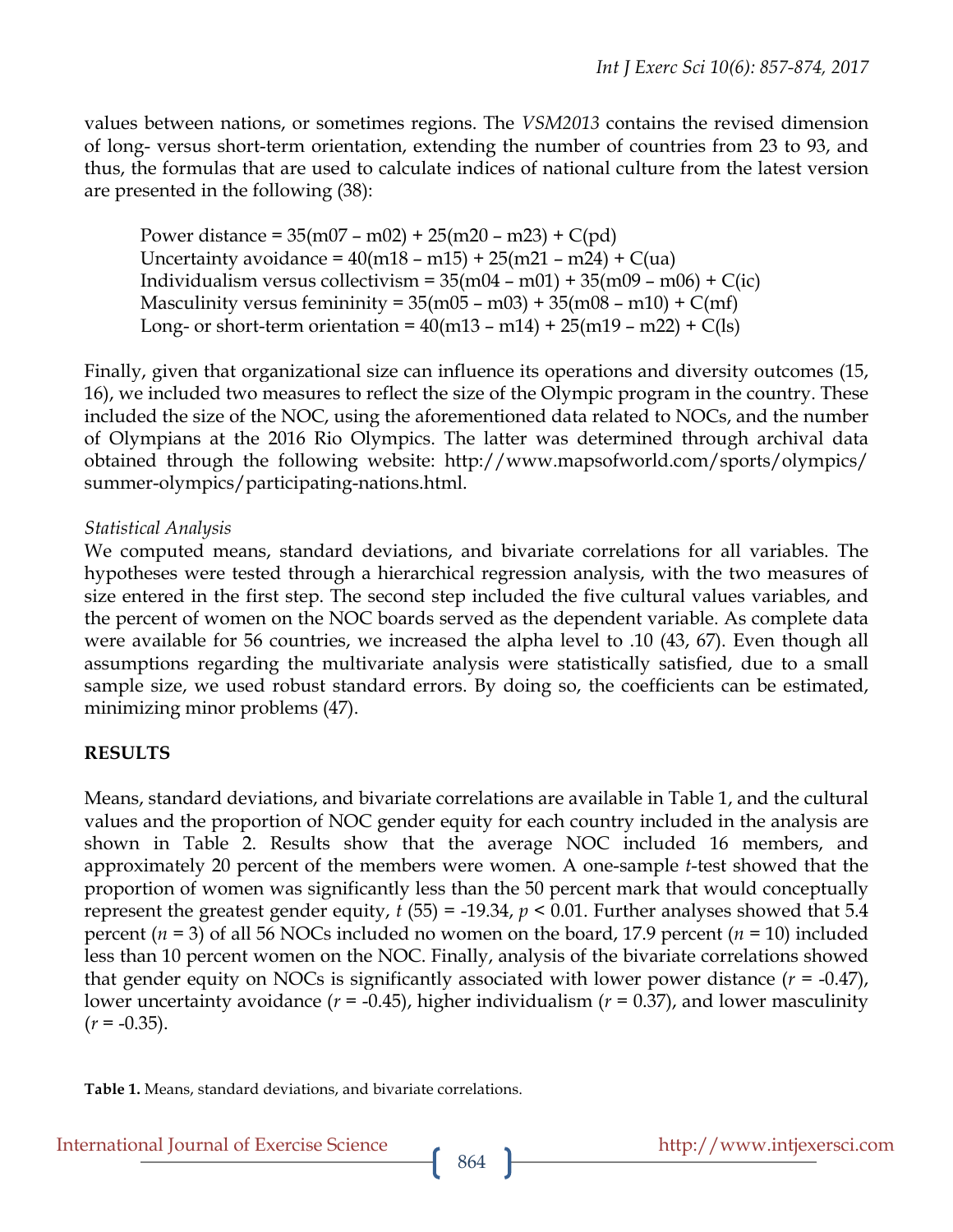| Item                              | M      | <b>SD</b> | 1      | $\overline{2}$ | 3        | 4        | 5       | 6         | 7      | 8 |
|-----------------------------------|--------|-----------|--------|----------------|----------|----------|---------|-----------|--------|---|
| 1. Number of NOC<br>members       | 15.77  | 7.02      |        |                |          |          |         |           |        |   |
| 2. Number 2016<br>Olympians       | 149.89 | 145.17    | .19    |                |          |          |         |           |        |   |
| 3. Power distance                 | 57.82  | 20.20     | .17    | $-16$          |          |          |         |           |        |   |
| 4. Uncertainty avoidance          | 69.18  | 22.80     | $-.08$ | $-.10$         | $.28*$   |          |         |           |        |   |
| 5. Individualism-<br>collectivism | 47.30  | 23.58     | $-16$  | $.44**$        | $-.63**$ | $-.27*$  |         |           |        |   |
| 6. Masculinity-femininity         | 49.16  | 21.15     | .15    | .22            | .22      | .03      | $-.00$  |           |        |   |
| 7. Long-term orientation          | 49.89  | 22.48     | .20    | .12            | .01      | $-.07$   | .17     | .05       |        |   |
| 8. Percent women NOC<br>members   | .20    | .12       | $-.10$ | .09            | $-47**$  | $-.45**$ | $.37**$ | $-.35***$ | $-.05$ |   |

Notes:  $|r| \geq .20$ ,  $* p < .05$ .  $* p < .01$ . NOC = National Olympic Committee. Higher cultural value scores are reflective of greater power distance, uncertainty avoidance, individualism, masculinity, and long-term orientation, respectively.

| Country             | Power    | Uncertainty | Individualism- | Masculinity- | Long-term   | <b>NOC</b><br>Gender |
|---------------------|----------|-------------|----------------|--------------|-------------|----------------------|
|                     | distance | Avoidance   | Collectivism   | Femininity   | Orientation | Diversity            |
| Argentina           | 49       | 46          | 56             | 86           | 20          | 9.09                 |
| Australia           | 38       | 90          | 61             | 51           | 21          | 38.46                |
| Austria             | 11       | 55          | 79             | 70           | 60          | 23.08                |
| Bangladesh          | 80       | 20          | 55             | 60           | 47          | 5.88                 |
| Belgium             | 65       | 75          | 54             | 94           | 82          | 18.75                |
| <b>Brazil</b>       | 69       | 38          | 49             | 76           | 44          | 16.67                |
| Bulgaria            | 70       | 30          | 40             | 85           | 69          | 12.5                 |
| Canada              | 39       | 80          | 52             | $\rm 48$     | 36          | 36.84                |
| Chile               | 63       | 23          | 28             | 86           | 31          | 25                   |
| China               | 80       | 20          | 66             | 30           | 87          | 25.81                |
| Colombia            | 67       | 13          | 64             | $80\,$       | 13          | 8.33                 |
| Croatia             | 73       | 33          | 40             | $80\,$       | 58          | 21.05                |
| Czech<br>Republic   | 57       | 58          | 57             | 74           | 70          | $\boldsymbol{0}$     |
| Denmark             | 18       | 74          | 16             | 23           | 35          | 44.44                |
| El Salvador         | 66       | 19          | 40             | 94           | 20          | 12.5                 |
| Estonia             | 40       | 60          | 30             | 60           | 82          | 30                   |
| Finland             | 33       | 63          | 26             | 59           | 38          | 36.36                |
| France              | 68       | 71          | 43             | 86           | 63          | 14.29                |
| Germany             | 35       | 67          | 66             | 65           | 83          | 20                   |
| Great Britain       | 35       | 89          | 66             | 35           | 51          | 25                   |
| Greece              | 60       | 35          | 57             | 112          | 45          | $\boldsymbol{0}$     |
| Hong<br>Kong, China | 68       | 25          | 57             | 29           | 61          | 14.29                |
| Hungary             | 46       | 80          | 88             | 82           | 58          | 14.29                |
| India               | 77       | 48          | 56             | $40\,$       | 51          | 3.57                 |

**Table 2.** Cultural values and NOC gender equity, by country.

# International Journal of Exercise Science http://www.intjexersci.com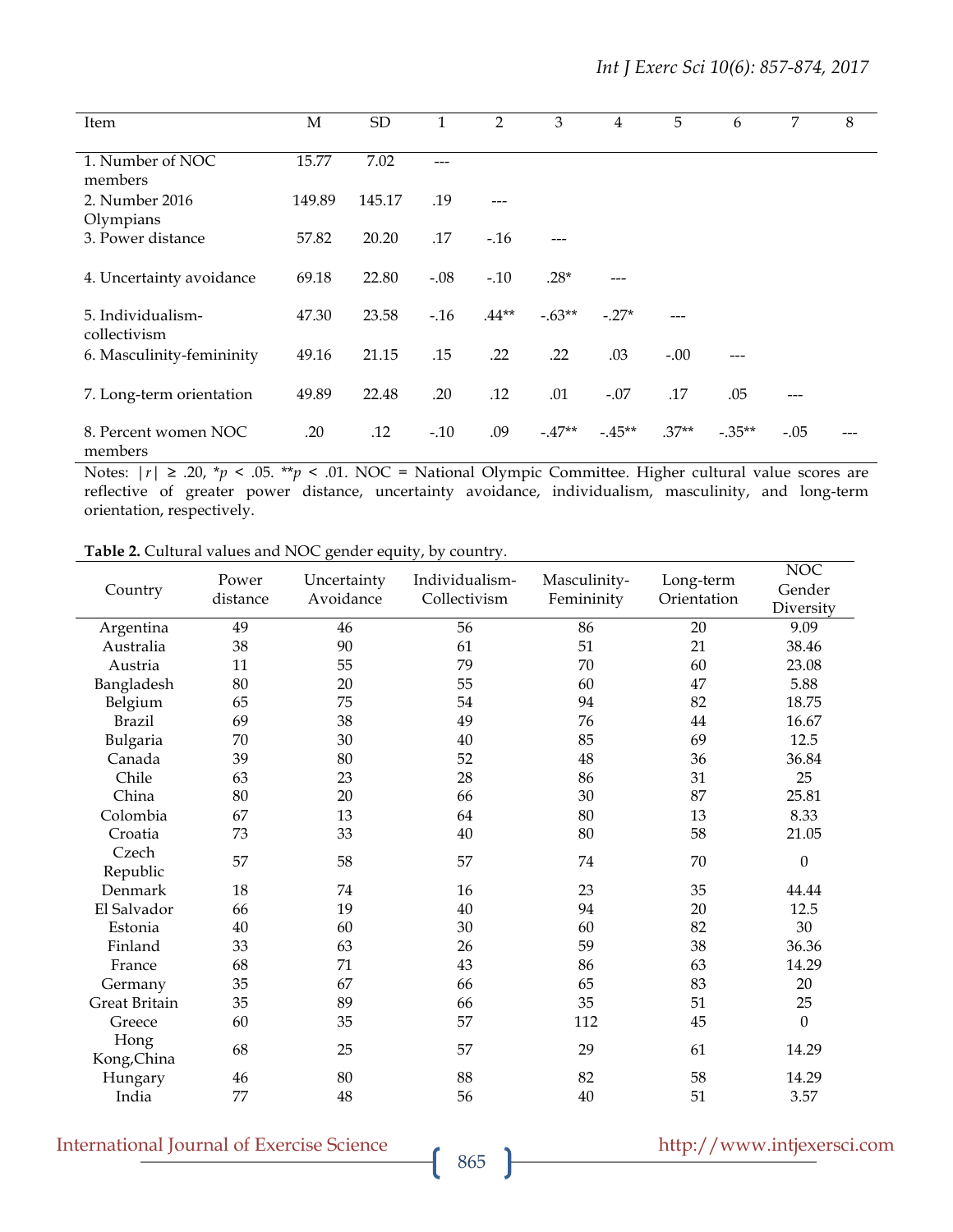| Italy                  | 50  | 76 | 70      | 75  | 61  | 15               |
|------------------------|-----|----|---------|-----|-----|------------------|
| Japan                  | 54  | 46 | 95      | 92  | 88  | 6.25             |
| Latvia                 | 44  | 70 | 9       | 63  | 69  | 43.75            |
| Lithuania              | 42  | 60 | 19      | 65  | 82  | 25               |
| Luxembourg             | 40  | 60 | 50      | 70  | 64  | 18.18            |
| Malta                  | 56  | 59 | 47      | 96  | 47  | 15.38            |
| Mexico                 | 81  | 30 | 69      | 82  | 24  | 25               |
| Morocco                | 70  | 46 | 53      | 68  | 14  | 10               |
| Netherlands            | 38  | 80 | 14      | 53  | 67  | 11.11            |
| New Zealand            | 22  | 79 | 58      | 49  | 33  | 40               |
| Norway                 | 31  | 69 | $\,8\,$ | 50  | 35  | 40               |
| Pakistan               | 55  | 14 | 50      | 70  | 50  | 19.23            |
| Peru                   | 64  | 16 | 42      | 87  | 25  | 30.77            |
| Philippines            | 94  | 32 | 64      | 44  | 27  | 23.08            |
| Poland                 | 68  | 60 | 64      | 93  | 38  | 13.33            |
| Portugal               | 63  | 27 | 31      | 104 | 28  | 21.43            |
| Republic of<br>Korea   | 60  | 18 | 39      | 85  | 100 | 22.73            |
| Romania                | 90  | 30 | 42      | 90  | 52  | 31.58            |
| Russian                |     |    |         |     |     |                  |
| Federation             | 93  | 39 | 36      | 95  | 81  | 12               |
| Serbia                 | 86  | 25 | 43      | 92  | 52  | 11.76            |
| Singapore              | 74  | 20 | 48      | 8   | 72  | 27.78            |
| Slovakia               | 104 | 52 | 110     | 51  | 77  | 9.09             |
| Slovenia               | 71  | 27 | 19      | 88  | 49  | 13.64            |
| Spain                  | 57  | 51 | 42      | 86  | 48  | 16.67            |
| Swaziland              | 34  | 68 | 70      | 58  | 74  | 27.27            |
| Sweden                 | 31  | 71 | 5       | 29  | 53  | 38.46            |
| Thailand               | 64  | 20 | 34      | 64  | 32  | 4.17             |
| Trinidad and<br>Tobago | 47  | 16 | 58      | 55  | 13  | 18.18            |
| Turkey                 | 66  | 37 | 45      | 85  | 46  | 33.33            |
| <b>United States</b>   | 40  | 91 | 62      | 46  | 26  | 32.14            |
| Uruguay                | 61  | 36 | 38      | 100 | 26  | $\boldsymbol{0}$ |
| Venezuela              | 81  | 12 | 73      | 76  | 16  | 18.18            |

Notes: NOC Gender Diversity = percentage

#### *Hypothesis Tests*

We used hierarchical regression analysis to test the hypotheses, and results are presented in Table 3. The controls accounted for 2.2 percent of the variance, which was not significant (*p* = 0.50). The block of cultural values accounted for 41.8 percent unique variance  $(p < 0.01)$ .

Results indicate that power distance was negatively associated with gender equity (β = -0.22, *p* = 0.08), thereby supporting Hypothesis 1. Hypotheses 2 and 4 were both supported, as uncertainty avoidance was negatively associated with gender equity (β = -0.35,  $p = 0.01$ ), as was masculinity (β = -0.30,  $p = 0.01$ ). However, Hypothesis 3 was not supported, as individualism was not associated with gender equity ( $β = 0.12$ ,  $p = 0.38$ ). Finally, long-term orientation was not associated with gender equity (β = -0.09,  $p$  = 0.41), thereby rejecting Hypothesis 5.

**Table 3.** Results of hierarchical regression analysis predicting gender equity on NOC boards.

International Journal of Exercise Science http://www.intjexersci.com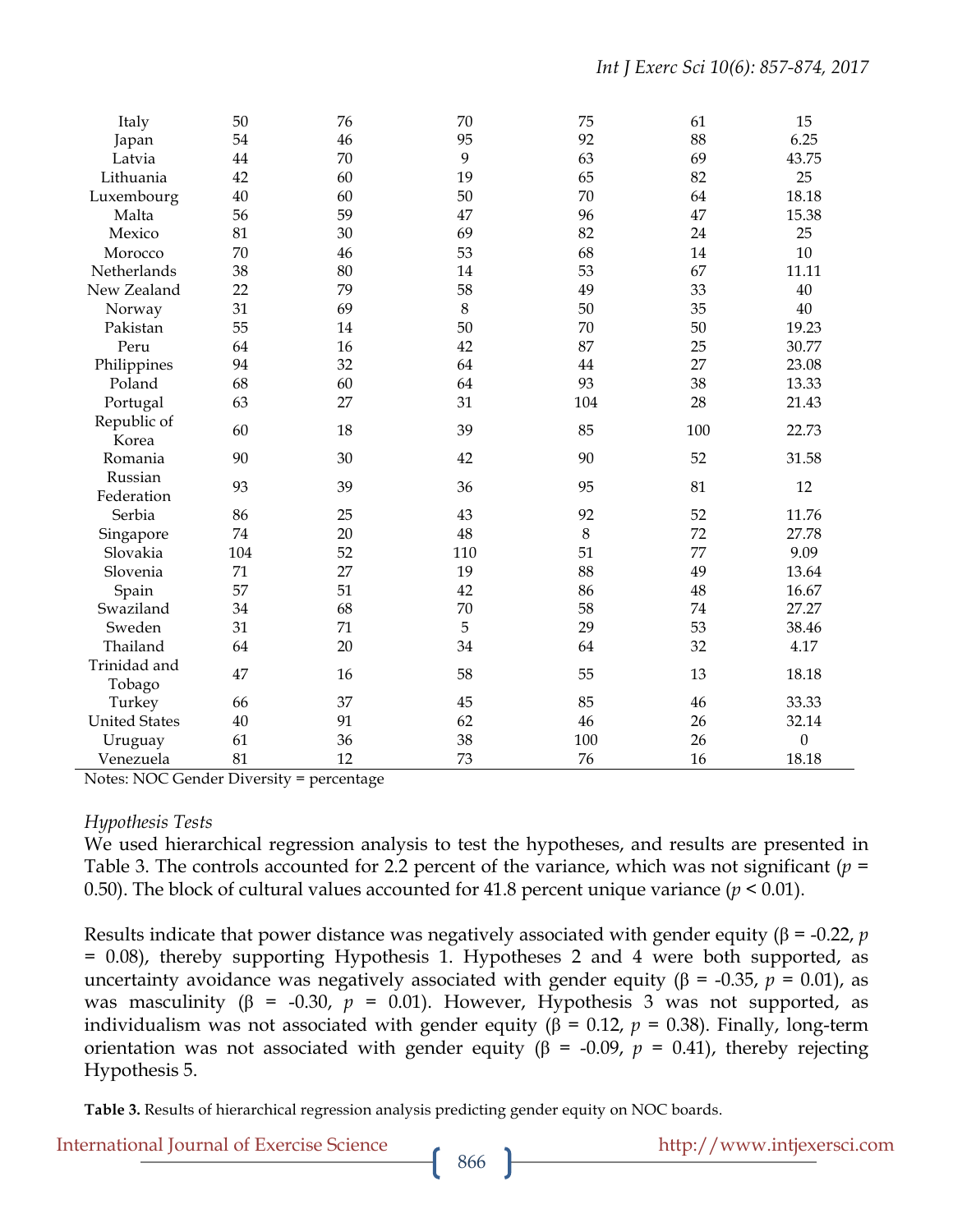| Item                       | Model 1 | Model 2   |
|----------------------------|---------|-----------|
| Number of NOC members      | $-0.12$ | $-0.02$   |
|                            | (0.002) | (0.002)   |
| Number 2016 Olympians      | 0.12    | 0.05      |
|                            | (0.001) | (0.001)   |
| Power distance             |         | $-0.22+$  |
|                            |         | (0.001)   |
| Uncertainty avoidance      |         | $-0.35**$ |
|                            |         | (0.001)   |
| Individualism-collectivism |         | 0.12      |
|                            |         | (0.001)   |
| Masculinity-femininity     |         | $-0.29**$ |
|                            |         | (0.001)   |
| Long-term orientation      |         | $-0.09$   |
|                            |         | (0.001)   |
|                            |         |           |
| $R^2$                      | 0.02    | 0.42      |
| $\Delta R^2$               | $-0.01$ | .033      |
| F                          | 0.7     | $9.05***$ |

Notes: +*p* < 0.10. \**p* < 0.05. \*\**p* < 0.01. \*\*\**p* < 0.001. NOC = National Olympic Committee. Robust standard errors in parentheses.  $N = 56$ .

We then computed additional analyses to examine equality of the regression coefficients. Results indicate the strength of the regression coefficients did not significantly differ, all *F*'s < 0.14, all *p*'s > 0.87.

## **DISCUSSION**

Gender diversity in top management teams are associated with a bevy of positive outcomes, including ethical behavior, improved decision making, and overall performance, among other benefits (11, 21, 51, 68). Despite the value associated with gender diversity, most sport organizations fail in this domain (8), leading some to suggest that gender inequalities are institutionalized and deeply engrained into the fabric of sport and sport organizations (14). Consequently, better understanding factors associated with gender equity in sport remains a priority for scholars and practitioners, alike. The purpose of this study, therefore, was to contribute to address this need by examining gender equity on NOC boards, with a particular focus on a country's cultural values. In interpreting the results, the reader should remain mindful that, because of the small sample, we relaxed to 0.10 in order to increase power of the tests (43, 67).

Results indicate that gender inequality is the norm on NOC boards. Women represented just 19.7 percent of the board members across all countries. Further analyses showed that approximately one in six boards had less than 10 percent women membership, and 5.4 percent of all boards had no women. These findings mirror recent research focusing on national sport organizations around the world, where women held roughly 19.7 percent of board positions (2). Recall that NOCs are the primary Olympic governing bodies, and in most countries, they help to set the agenda for sport policy and delivery. While NOC's focus on high performance sports, many will also set policies related to (a) sport delivered at the grassroots levels, (b) the

International Journal of Exercise Science http://www.intjexersci.com http://www.intjexersci.com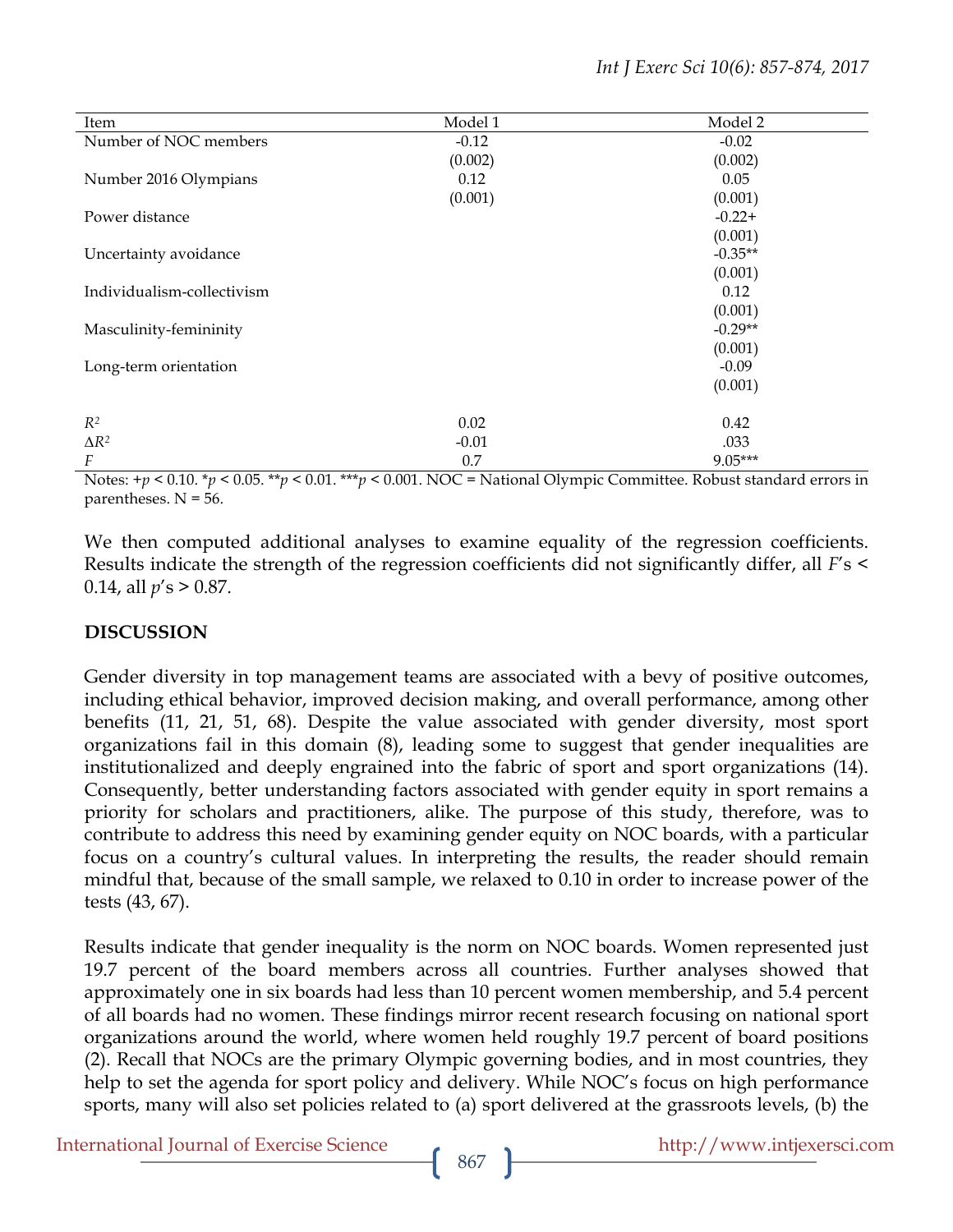development of coaches and athletes; and (c) sport research and development; among other activities (40). Having few women involved in these important decisions necessarily means that women's voices are not being heard, decision making capabilities are not being realized, and ultimately, the promotion of girls' and women's sport is likely thwarted.

Drawing from Hofstede's (31, 32, 34) cultural dimensions theory, we were also interested in investigating how cultural values influenced this diversity. Consistent with three of our hypotheses, we observed low scores in power distance, uncertainty avoidance, and masculinity norms were all associated with greater gender diversity on the NOC boards. Recall that power distance refers to the degree to which resources and influence are concentrated around a select few (31). In a similar way, countries that embrace norms of masculinity privilege men and traditional forms of masculinity. In both cases, these power holders are wealthy men who exert considerable influence (32). People who are privileged are unlikely to relinquish said benefits; thus, it is not surprising that in countries with high power distance and high in masculinity, key decision making positions, such as NOC boards, are primarily held by men.

Uncertainty avoidance was also negatively related to gender equity on NOC boards. This cultural dimension refers to the degree to which people eschew situations in which the outcome is ambiguous (32). As men have traditionally held key leadership positions in sport (8), it is possible that diversifying boards could be associated with an unknown—that is, with uncertainty. Women, after all, have historically been excluded from these roles, so their influence on decision making, governing processes, and board outcomes might be unclear. If this is the case, then people who seek to avoid uncertainty are likely to reject diversity, including gender equity on boards. On the other hand, for those who are more comfortable with ambiguity or take it as a given in life, gender diversity is likely to be normal and embraced.

Interestingly, two cultural values were not associated with NOC board gender diversity: individual-collectivism and long- versus short-term orientation. We hypothesized that collectivistic countries would be positively associated with the gender equity on NOC boards because such countries represent a moral sensitivity towards the issues of fairness in society while individualism is based on self-interest (31). Conversely, individualism held a significant, positive bivariate correlation with gender equity on the NOC boards, but was not significant in the multivariate analyses. The results of the study support Carrasco et al.'s (10) work, such that individualism versus collectivism was not related to the proportion of women on boards. Also, the result of positive correlation is perhaps because promoting gender balance could be based on individual merit (10); in this case, people from individualistic countries along with low power distance cultures, such as the US, Australia, and the UK, might challenge against inequalities and gender norms. On the other hand, collectivistic countries associated with high power distance cultures might conform to hegemonic authority (31). However, according to Hofstede (35), such relationships are more likely to be applicable to wealthier countries, not differences in cultures. This corresponds to our findings, showing that Australia, Canada, and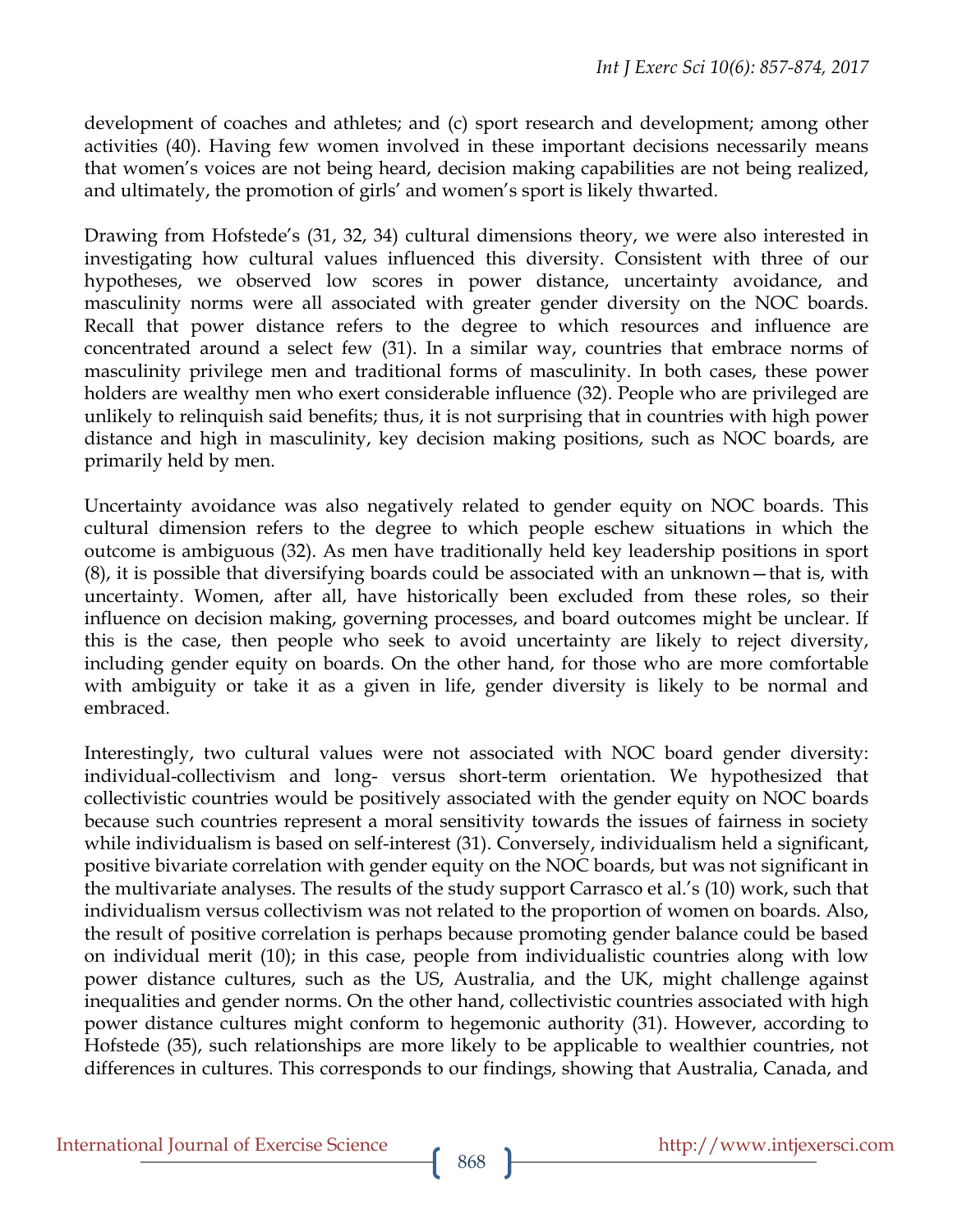the US, which have high individualism and lower power distance cultures were ranked above average percentage of the NOC gender diversity, among other wealthier countries.

Nonetheless, it is more important to note that Northern European countries (e.g., Denmark, Latvia, Norway, and Sweden) that have feminine cultures exhibit the highest NOC gender diversity. In particular, Denmark and Sweden stand out with lower power distance, lower uncertainty avoidance, and feminine cultures in terms of the NOC gender diversity. It echoes our findings that masculinity versus femininity, uncertainly avoidance, and power distance have a greater impact on the NOC gender diversity.

Lastly, the long- versus short-term orientation focuses on fulfilling the social obligations of the past. While there is some evidence this orientation is associated with ethical virtues and benevolence (39), though Hofstede and Bond (36) argued that long-term orientation is related to fast economic growth, these characteristics are based on principles of Confucius' teaching that influenced most East Asian countries (e.g., South Korea, China, Hong Kong, and Japan). Although the result was not significant, with regard to East Asian countries, our findings indicated that the NOC gender equity in South Korea and China was above average, but not in Hong Kong and Japan. This is consistent with Hofstede and Bond's (36) argument that longterm orientation is in the midrange of masculinity. Consequently, as Hofstede suggested (35), long-term orientation is also found in Eastern and Central Europe, this perspective is evidently not associated with gender diversity on NOC boards. These findings suggest that the other three cultural values are more important predictors of gender equity in this context.

There are several implications of the study. First, results show that women continue to be under-represented in key leadership positions in international sport. The IOC, as the primary governing body for the Olympic movement, has the opportunity—and we submit, obligation—to take steps to ensure accountability from NOCs in the area of diversity. As a step in this direction, in March 2017, the IOC formed the Gender Equality Working Group, which is an entity charged with created action-oriented mandates for change (42). This is an encouraging first step. Second, while the results are instructive, some might question the managerial implications, especially when considering that cultural values are embedded at the national level. We counter this position by noting that all organizations can ensure gender equity, even in spaces where cultural values would potentially constrain women's opportunities. In fact, researchers have shown that pro-diversity efforts are most positively received when engendered by organizations located in locales not otherwise known for being diverse (52).

Despite the strengths of the study, there are potential limitations. First, because we relied on multiple archival sources that were ultimately merged together, we were not able to have complete data for all NOCs. The countries for which we do have complete data are geographically and culturally diverse, so we are less concerned with biases in those domains. Nevertheless, the smaller sample could be a limitation. Related to this point, our small sample size also meant that we relaxed the alpha to 0.10. Such an approach is statistically justified (43,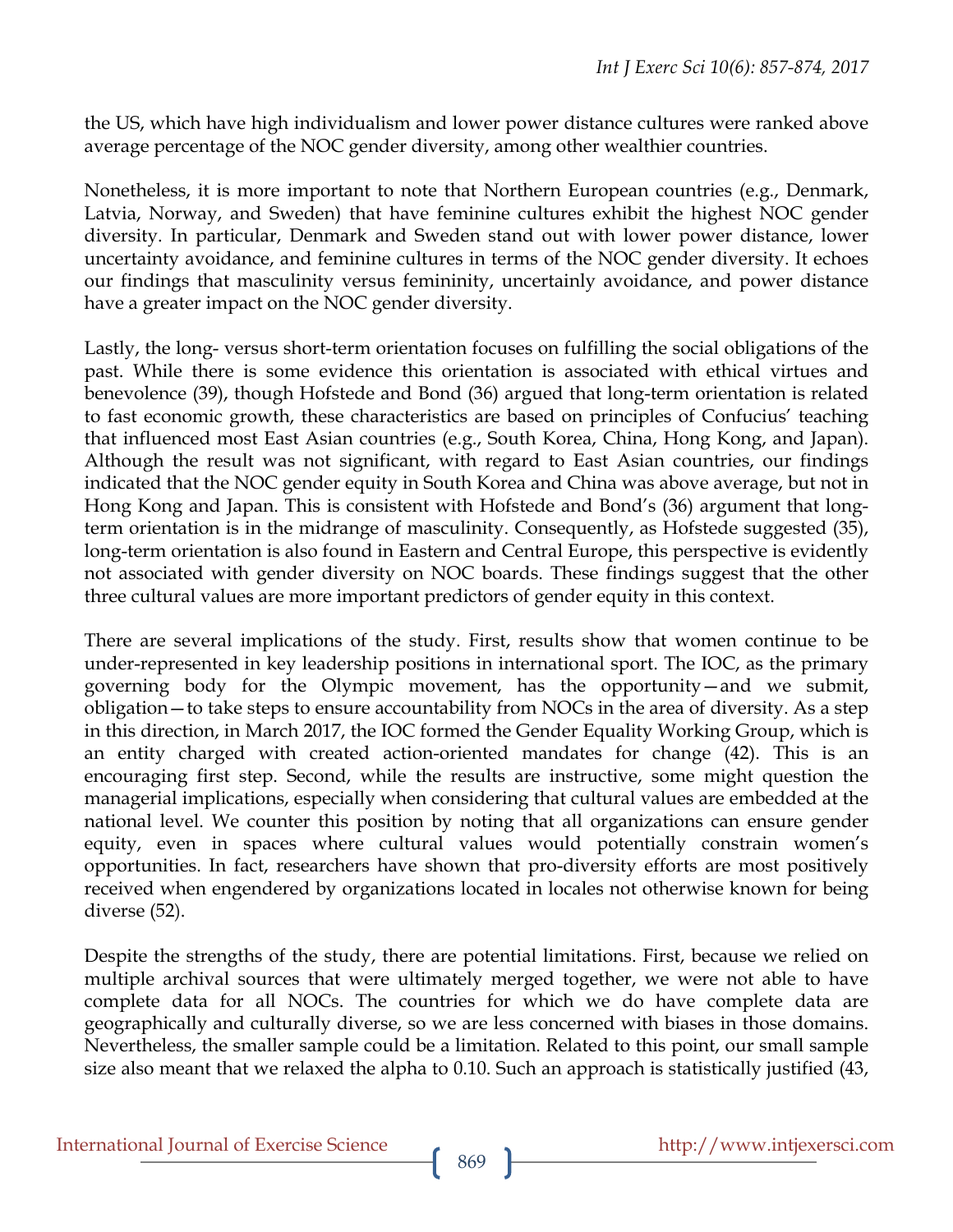67), and we provided the exact *p*-values in reporting the results. Nevertheless, this is a higher *p*-value than used in other statistical analyses with larger samples.

Finally, we see several avenues for future research. First, more work is needed to understand that factors influencing gender equity on NOC boards. Given the benefit of the multilevel theorizing (8), researchers will likely find value in examining individual, organizational, and societal factors. In addition, managers are likely persuaded of diversity's benefits when linked with effective processes and outcomes (24). Lastly, sport management researchers have failed to empirically test Hofstede's cultural values. For example, his sixth dimension (i.e., indulgence versus restraint) explains humans' desire for enjoyment and involvement in sport activities, which may offer a concrete foundation for examining the relationship between this single dimension and gender diversity activities in sport organizations. Thus, future researchers should consider exploring the potential links among gender diversity and athlete development, innovation, entrepreneurial activities, and performance at national and international levels.

#### **REFERENCES**

1. Acosta V, Carpenter R. Women in intercollegiate sport. A longitudinal, national study: Thirty-seven year update [Internet]. New York (NY). Smith College and Brooklyn College of the City University of New York; 2014. Available from: the state of the state of the state of the state of the state of the state of the state of the state of the state of the state of the state of the state of the state of the state of the state of the state o

http://www.acostacarpenter.org/2014%20Status%20of%20Women%20in%20Intercollegiate%20Sport%20- 37%20Year%20Update%20-%201977-2014%20.pdf

2. Adriaanse J. Gender diversity in the governance of sport associations: The Sydney Scoreboard Global Index of Participation. J Bus Ethics 137(1):149-60, 2016.

3. Adriaanse JA, Claringbould I. Gender equality in sport leadership: From the Brighton Declaration to the Sydney Scoreboard. Int Rev Sociol Sport 51(5):547-66, 2016.

4. Austrailan Sports Commision. Sports tally 2014 [Internet]. Available from http://www.ausport.gov.au/ais/australias\_winning\_edge/sports\_tally/2014

5. Borland JF, Bruening JE. Navigating barriers: A qualitative examination of the under-representation of Black females as head coaches in collegiate basketball. Sport Management Rev 13(4):407-20, 2010.

6. Brouthers KD, Brouthers LE. Explaining the national cultural distance paradox. J Int Bus Studies 32(1):177-89, 2001.

7. Burke RJ. Women in corporate management. Dordrecht, The Netherlands: Springer; 1997. Women on corporate boards of directors: A needed resource; p. 37-43.

8. Burton LJ. Underrepresentation of women in sport leadership: A review of research. Sport Management Rev 18(2):155-65, 2015.

9. Cardon PW. A critique of Hall's contexting model - A meta-analysis of literature on intercultural business and technical communication. J Bus Tech Comm 22(4):399-428, 2008.

10. Carrasco A, Francoeur C, Labelle R, Laffarga J, Ruiz-Barbadillo E. Appointing women to boards: is there a cultural bias? J Bus Ethics 129(2):429-44, 2015.

International Journal of Exercise Science http://www.intjexersci.com http://www.intjexersci.com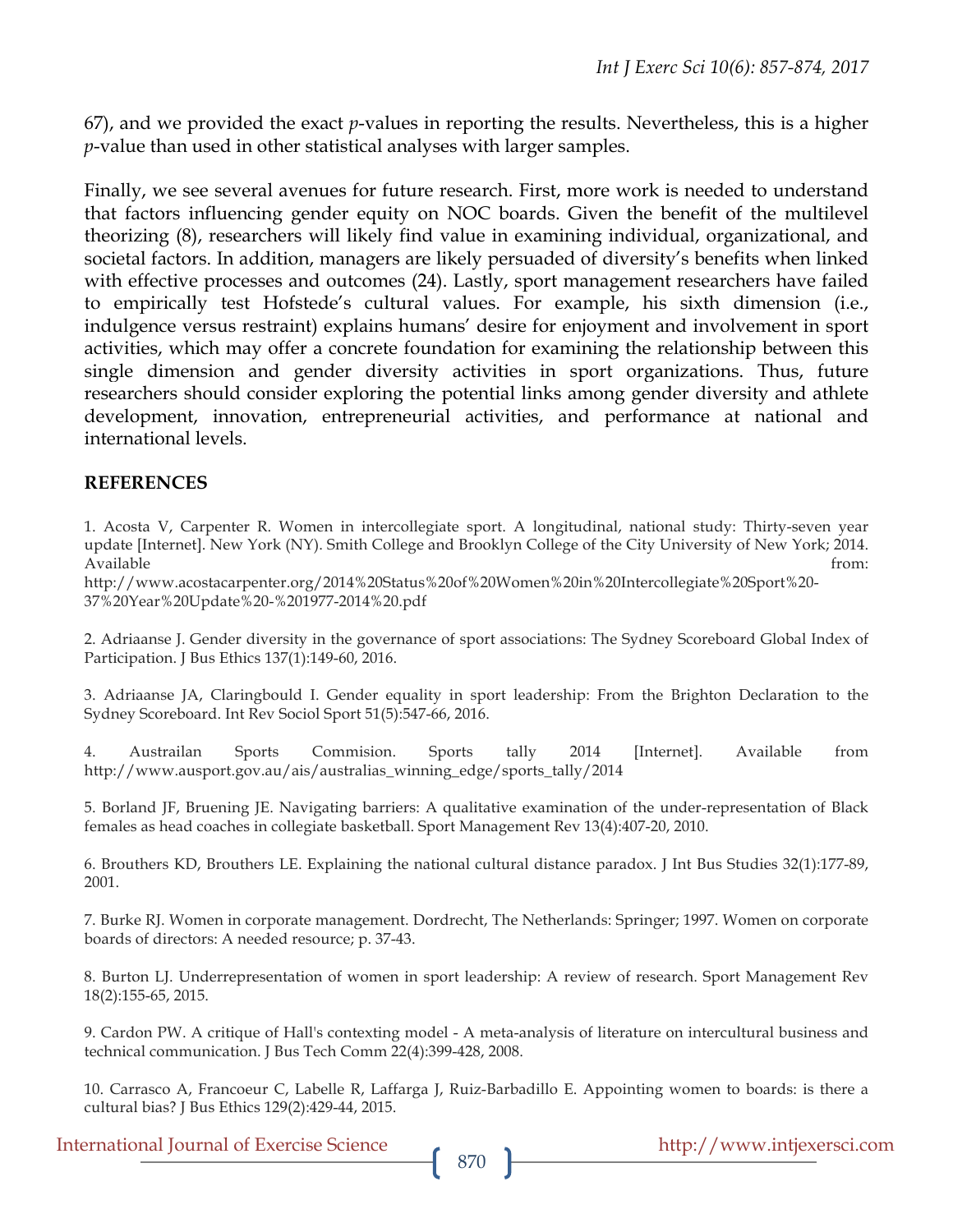11. Cohen JR, Pant LW, Sharp DJ. The effect of gender and academic discipline diversity on the ethical evaluations, ethical intentions and ethical orientation of potential public accounting recruits. Accounting Horizons 12(3):250-70, 1998.

12. Corporate Women Directors International. CWDI Report on women directors of Fortune Global 200: 2004-2014 [Internet]. Available from http://www.globewomen.org/CWDI/2015FG200KeyFindings.html

13. Cumming D, Leung TY, Rui O. Gender diversity and securities Fraud. Acad Manage J 58(5):1572-93, 2015.

14. Cunningham GB. Creating and sustaining gender diversity in sport organizations. Sex Roles 58(1-2):136-45, 2008.

15. Cunningham GB. The moderating effect of diversity strategy on the relationship between racial diversity and organizational performance. J Appl Soc Psychol 39(6):1445-60, 2009.

16. Cunningham GB. The LGBT advantage: Examining the relationship among sexual orientation diversity, diversity strategy, and performance. Sport Management Rev 14(4):453-61, 2011.

17. Cunningham, GB. Diversity and inclusion in sport organizations. 3rd ed. Scottsdael, AZ: Holcomb-Hathaway; 2015.

18. De Mooij M. Consumer behavior and culture: Consequences for global marketing and advertising. Thousand Oaks, CA: Sage; 2004.

19. De Mooij M, Hofstede G. Cross-cultural consumer behavior: A review of research findings. J Int Consumer Marketing 23(3-4):181-92, 2011.

20. Dixon MA, Bruening JE. Perspectives on work-family conflict in sport: an integrated approach. Sport Management Rev 8(3):227-53, 2005.

21. Eagly AH, Carli LL. The female leadership advantage: An evaluation of the evidence. Leadership Q 14(6):807- 34, 2003.

22. Elron E. Top management teams within multinational corporations: Effects of cultural heterogeneity. Leadership Q 8(4):393-412, 1997.

23. European Commission. 2017 Report on equality between women and men in the EU [Internet]. Available from ec.europa.eu/newsroom/document.cfm?doc\_id=43416

24. Fink JS, Pastore DL. Diversity in sport? Utilizing the business literature to devise a comprehensive framework of diversity initiatives. Quest 51(4):310-27, 1999.

25. Forgas-Coll S, Palau-Saumell R, Sanchez-Garcia J, Callarisa-Fiol LJ. Urban destination loyalty drivers and cross-national moderator effects: The case of Barcelona. Tourism Management 33(6):1309-20, 2012.

26. Funk DC, Bruun TJ. The role of socio-psychological and culture-education motives in marketing international sport tourism: A cross-cultural perspective. Tourism Management 28(3):806-19, 2007.

27. Girginov V. Culture and the study of sport management. Eur Sport Management Q 10(4):397-417, 2010.

28. Grosvold J, Brammer S. National institutional systems as antecedents of female board representation: An empirical study. Corp Gov-Oxford 19(2):116-35, 2011.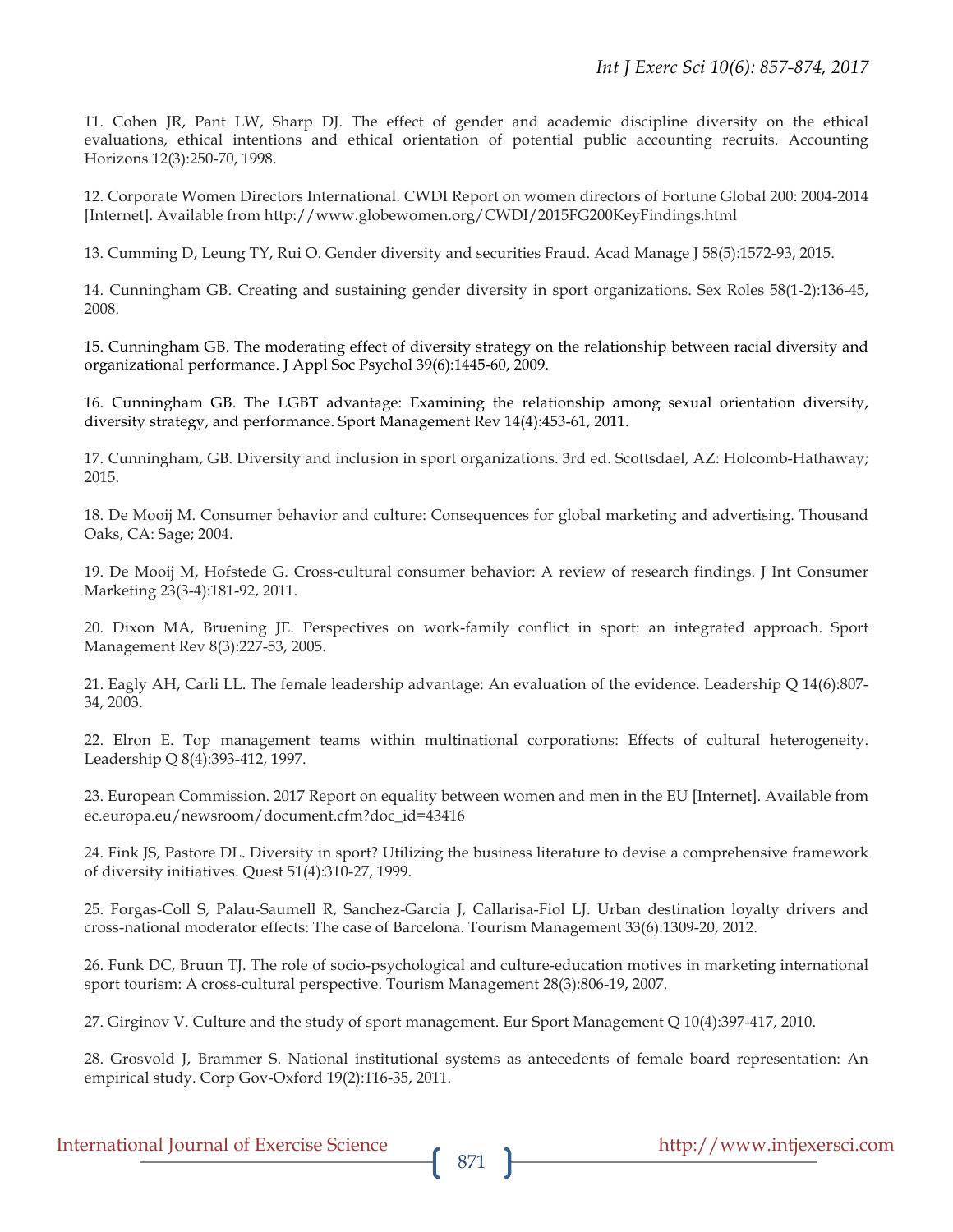29. Hall ET. Beyond culture. 1st ed. Garden City, NY: Anchor Press; 1976.

30. Hoeber L. Exploring the gaps between meanings and practices of gender equity in a sport organization. Gender Work Org 14(3):259-80, 2007.

31. Hofstede G. Culture's consequences: International differences in work-related values. Beverly Hills, CA: Sage; 1980.

32. Hofstede G. Cultures and organizations: Software of the mind. London: McGraw-Hill; 1991.

33. Hofstede G. VSM94: Values Survey Module 1994 [Internet]. Available from http://studylib.net/doc/7719299/v-s-m--94---geert-hofstede

34. Hofstede G. Culture's consequences: Comparing values, behaviors, institutions, and organizations across cultures. 2nd ed. Thousand Oaks, CA: Sage; 2001.

35. Hofstede G. Dimensionalizing cultures: The Hofstede model in context. Online readings in psychology and culture 2(1)2011.

36. Hofstede G, Bond MH. The Confucius connection: From cultural roots to economic growth. Org Dynamics 16(4):5-21, 1988.

37. Hofstede G, Hofstede GJ, Minkov M. Cultures and organizations: Software of the mind. 3rd ed. Maidenhead, UK: McGraw-Hill; 2010.

38. Hofstede G, Minkov M. VSM2013: Values Survey Module 2013 [Internet]. Available from http://geerthofstede.com/wp-content/uploads/2016/07/Manual-VSM-2013.pdf

39. Huat TC. Confucianism and nation building in Singapore. Int J Soc Econ 16(8):5-16, 1989.

40. Hums MA, MacLean JC. Governance and policy in sport organizations. 3rd ed. Scottsdale, AZ: Holcomb-Hathaway; 2013.

41. International Labour Organization. Women in business and management: Gaining momentum [Internet]. Available from http://www.ilo.org/global/publications/books/WCMS\_316450/lang--en/index.htm

42. IOC launches bold initiative on gender equality [Internet]. cited 2017 Mar; Available from https://www.olympic.org/news/ioc-launches-bold-initiative-on-gender-equality

43. Kervin J. Methods for business research. New York, NY: Harper-Collins; 1992.

44. Kirkman BL, Lowe KB, Gibson CB. A quarter century of Culture's Consequences: a review of empirical research incorporating Hofstede's cultural values framework. J Int Bus Studies 37(3):285-320, 2006.

45. Li CL, Absher JD, Graefe AR, Hsu YC. Services for culturally diverse customers in parks and recreation. Leisure Sci 30(1):87-92, 2008.

46. Maanen JV, Barley SR (1985). Organizational culture. Beverly Hills, CA: Sage; 1985. Cultural organization: Fragments of a theory; p. 31-53.

47. Maas CJ, Hox JJ. Sufficient sample sizes for multilevel modeling. Methodol 1(3):86-92, 2005.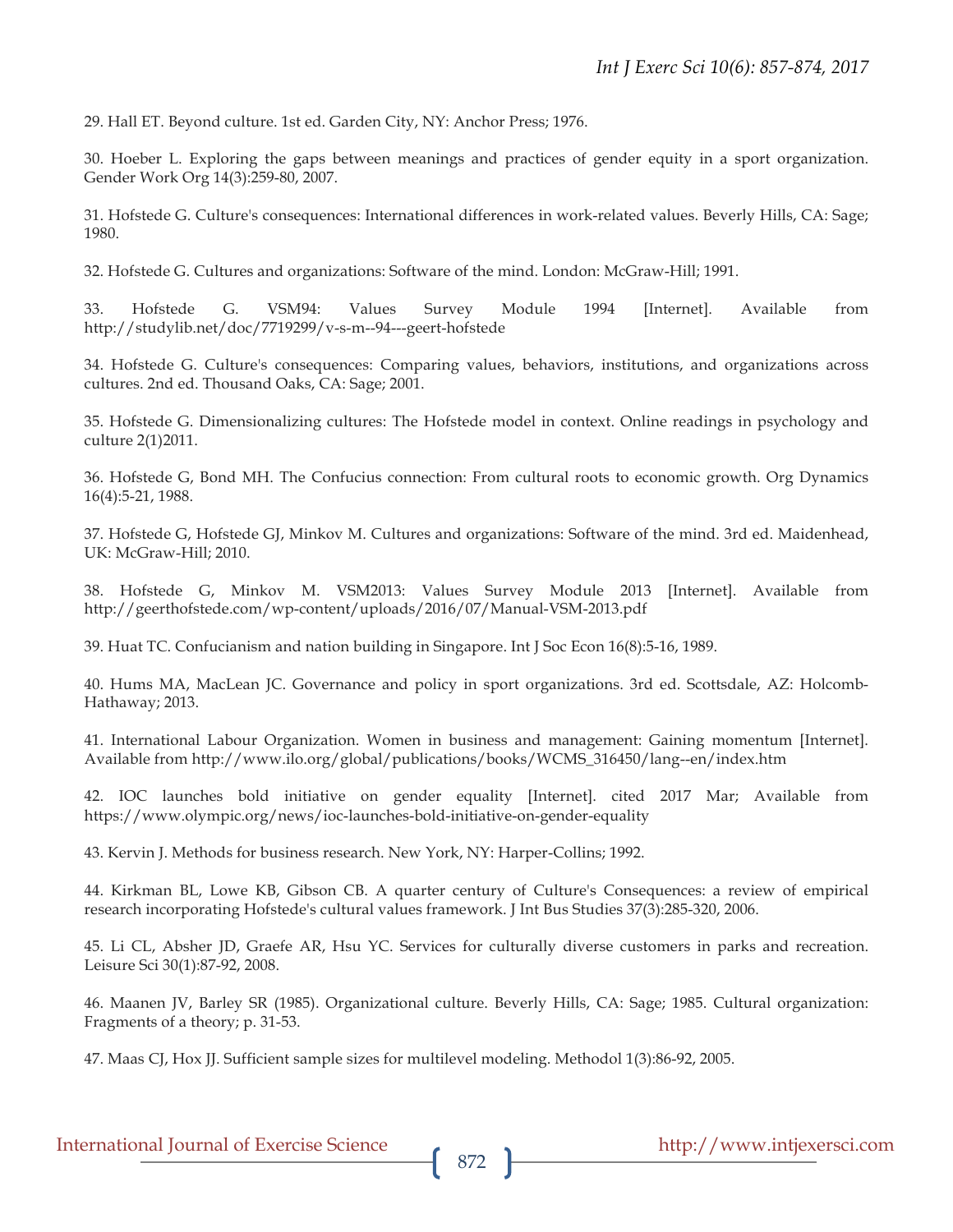48. Minkov M. What makes us different and similar: A new interpretation of the World Values Survey and other cross-cultural data. Sofia, Bulgaria: Klasika y Stil; 2007.

49. Ng ESW, Burke RJ. Cultural values as predictors of attitudes towards equality and diversity: a Canadian experience. Women Management Rev 19(6):317-24, 2004.

50. Pande R, Ford D. Gender quotas and female leadership: A review. Background paper for World Development Report. Washington, DC: World Bank; 2011.

51. Post C, Byron K. Women on boards and firm financial performance: A meta-analysis. Acad Manage J 58(5):1546-71, 2015.

52. Pugh SD, Dietz J, Brief AP, Wiley JW. Looking inside and out: the impact of employee and community demographic composition on organizational diversity climate. J Appl Psychol 93(6):1422-8, 2008.

53. Regan M, Cunningham GB. Analysis of homologous reproduction in community college athletics. J Study Sports Athletes Educ 6(2):161-72, 2012.

54. Ringov D, Zollo M. The impact of national culture on corporate social performance. Corporate Governance 7(4):476-85, 2007.

55. Robinson G, Dechant K. Building a business case for diversity. Acad Management Executive 11(3):21-31, 1997.

56. Sagas M, Cunningham GB. Does having "the Right Stuff" matter? Gender differences in the determinants of career success among intercollegiate athletic administrators. Sex Roles 50(5):411-21, 2004.

57. Sartore ML, Cunningham GB. Explaining the under-representation of women in leadership positions of sport organizations: A symbolic interactionist perspective. Quest 59(2):244-65, 2007.

58. Schein EH. Organizational culture and leadership. 4th ed. San Francisco, CA: Jossey-Bass; 2010.

59. Schuler RS, Rogovsky N. Understanding compensation practice variations across firms: The impact of national culture. J Int Bus Studies 29(1):159-77, 1998.

60. Shaw S, Frisby W. Can gender equity be more equitable?: Promoting an alternative frame for sport management research, education, and practice. J Sport Management 20(4):483-509, 2006.

61. Smith ACT, Shilbury D. Mapping cultural dimensions in Australian sporting organisations. Sport Management Rev 7(2):133-65, 2004.

62. Smith PB, Peterson MF, Schwartz SH. Cultural values, sources of guidance, and their relevance to managerial behavior: A 47-nation study. J Cross-Cultural Psychol 33(2):188-208, 2002.

63. Søndergaard M. Research note: Hofstede's consequences: a study of reviews, citations and replications. Org Studies 15(3):447-56, 1994.

64. Spoor JR, Hoye R. Perceived support and women's intentions to stay at a sport organization. Br J Management 25(3):407-24, 2014.

65. Sport England. Number of women on sporting boards rises [Internet]. Available from https://www.sportengland.org/news-and-features/news/2014/may/9/number-of-women-on-sporting-boardsrises